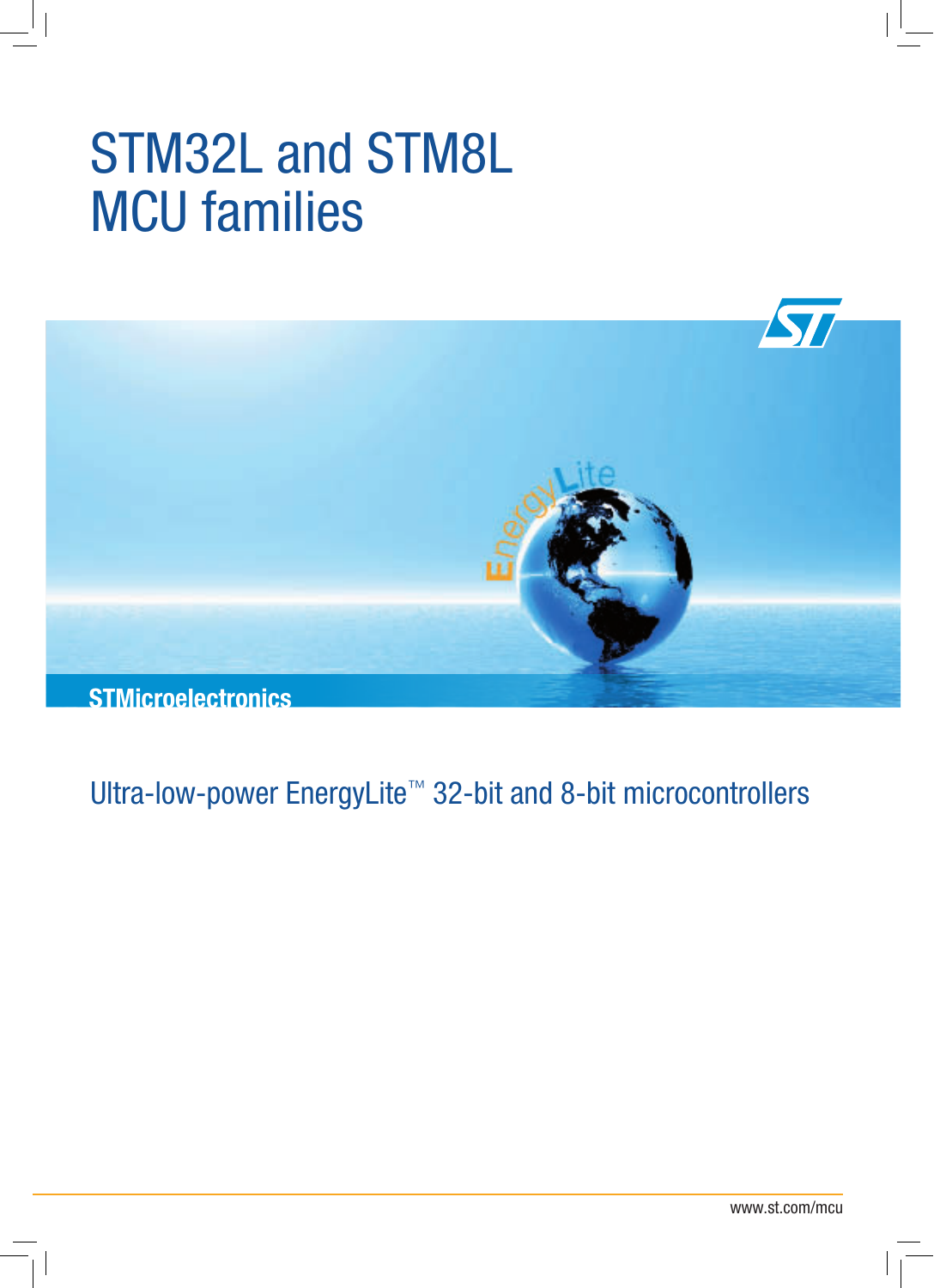## STMicroelectronics ultra‑low‑power microcontroller EnergyLite™ platform

**STMicroelectronics has identified an optimal balance between high performance and ultra‑low power, through different modes, in order to optimize the energy consumed by your applications over their whole life.**

#### **Commitment to ultra‑low power**

Lower power consumption is increasingly required in all types of market applications. Several parameters are driving this demand: new national and international norms to reduce power consumption, the increasing number of battery‑powered applications, development of new green technologies, or simply the need to be environmentally friendly.

To better serve this market, STMicroelectronics is developing a platform of ultra‑low‑power MCUs

as a natural extension to the existing successful STM8S and STM32F families.

This platform for the 8‑bit STM8L and 32‑bit STM32L MCUs is based on a proprietary 130 nm ultra‑low‑leakage process technology.

The STM8L and STM32L offer specific features for ultra-low-power applications, such as advanced ultra‑low‑power modes, optimized dynamic run consumption and specific safety features. The balance between high performance and ultra‑low power using different modes ensures optimal energy consumption, whatever your application, and this throughout its life.

ST's commitment to ultra‑low power is total, with ongoing development of future technologies and devices that will complement the existing portfolio of ultra‑low‑power MCUs to give our customers access to a new level of power saving.

#### **8/32‑bit ultra‑low‑power range**

STMicroelectronics' ultra-low-power portfolio includes the full range of 8-bit to 32-bit MCUs, and so addresses most applications requiring reduced current consumption, from ultra-simple, cost-optimized feature needs to complex, high-performance requirements.



#### **Key features**

- Platform for 8-bit STM8L and 32-bit STM32L MCUs
- ST 130 nm ultra-low-leakage process technology – speed and power consumption are independent of MCU power supply
- Ultra-low-power modes: down to 270 nA
- $\blacksquare$  Ultra-low voltage supply: 1.65 to 3.6 V
- Advanced analog functions down to 1.8 V
- $\blacksquare$  Fast wake up
- $\Box$  On-board security and safety features for critical applications
- 33.3 DMIPS at 32 MHz (STM32L) and up to 16 MIPS at 16 MHz (STM8L)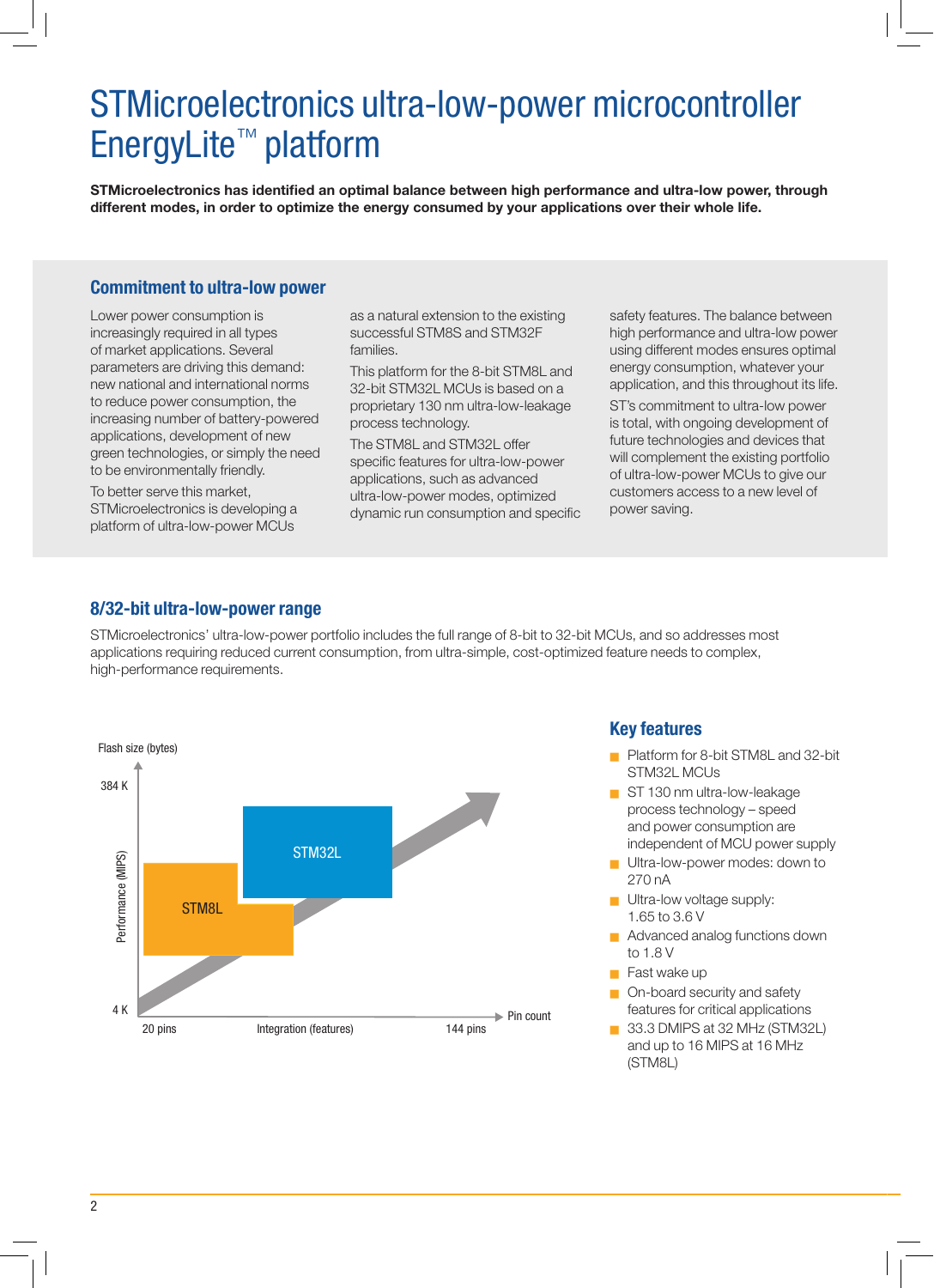#### **Ultra‑low‑power product lines**

Common core peripherals and architect

| <b>OUTHING YOU'VE DUITDING AND</b><br>and architecture:                     |       | Feature rich 32-bit solution: STM32L151/152/162 line                      |                                           |                                   |                          |                                           |                              |                            |             |                                                             |                             |                    |                                  |                                  |  |                  |
|-----------------------------------------------------------------------------|-------|---------------------------------------------------------------------------|-------------------------------------------|-----------------------------------|--------------------------|-------------------------------------------|------------------------------|----------------------------|-------------|-------------------------------------------------------------|-----------------------------|--------------------|----------------------------------|----------------------------------|--|------------------|
| <b>Multiple communication</b><br>peripherals<br>USART, SPI, <sup>12</sup> C |       | <b>ARM</b><br>32 MHz<br>Cortex-M3 CPU                                     | Up to<br>$384 -$<br>Kbyte<br><b>Flash</b> | Up to<br>48-Kbyte<br><b>SRAM</b>  | <b>BOR</b><br><b>PVD</b> | <b>Main</b><br>OSC.<br>input<br>$-24$ MHz | <b>Data</b><br>EEPROM 32 KHz | <b>RTC</b><br>with<br>OSC. | <b>IDMA</b> | $12-bit$<br>$ ADC (1 \mu s)  12 -  LCD $<br>Temp.<br>sensor | 2x<br>DAC                   | bit $ 8x40 $       | <b>AES</b><br>128-<br><b>bit</b> | <b>ULP MPU USB</b><br>MSI ETM FS |  | <b>SDIO FSMC</b> |
| <b>Multiple timers</b>                                                      |       | Feature rich 8-bit solution: STM8L151/152/162 line                        |                                           |                                   |                          |                                           |                              |                            |             |                                                             |                             |                    |                                  |                                  |  |                  |
| Internal 16 MHz<br>and 38 kHz RC<br>oscillators                             | $\pm$ | STM <sub>8</sub> core<br>@ 16 MHz                                         | Up to<br>$64 -$<br>Kbyte<br><b>Flash</b>  | Up to<br>4-Kbyte<br><b>SRAM</b>   | <b>BOR</b><br><b>PVD</b> | <b>Main</b><br>OSC.<br>input<br>$-16$ MHz | <b>Data</b><br>EEPROM 32 KHz | <b>RTC</b><br>with<br>OSC. | <b>IDMA</b> | $12$ -bit<br>ADC $(1 \mu s)$<br>Temp.<br>sensor             | $12 -$<br>bit<br><b>DAC</b> | <b>LCD</b><br>8x40 | <b>AES</b><br>$128 -$<br>bit     |                                  |  |                  |
| 2x watchdogs                                                                |       |                                                                           |                                           |                                   |                          |                                           |                              |                            |             |                                                             |                             |                    |                                  |                                  |  |                  |
| <b>Reset circuitry</b><br>POR/PDR<br>2x comparators                         |       | Entry level 8-bit solution: STM8L101 line<br><b>STM8</b> core<br>@ 16 MHz | Up to<br>$8-$<br>Kbyte<br><b>Flash</b>    | Up to<br>1.5-Kbyte<br><b>SRAM</b> |                          |                                           |                              |                            |             |                                                             |                             |                    |                                  |                                  |  |                  |
| Abbreviations:                                                              |       |                                                                           |                                           |                                   |                          |                                           |                              |                            |             |                                                             |                             |                    |                                  |                                  |  |                  |

- Abbreviations: BOR: Brown‑out reset
- ETM: Embedded trace unit MPU: Memory protection unit
- MSI: Multi-speed internal oscillator
- 
- Osc.: Oscillator POR: Power‑on reset
- PDR: Power-down reset
- PVD: Programmable voltage detector
- 
- ULP: Ultra‑low‑power RTC: Real‑time clock AES: Advanced encryption standard

#### **Ultra‑low‑power portfolio**

Flash size (bytes)

| 384K       |                      |                      |                     |                     | STM32L152RD         | STM32L152/162VD STM32L152/162ZD |                      |
|------------|----------------------|----------------------|---------------------|---------------------|---------------------|---------------------------------|----------------------|
|            |                      |                      |                     |                     | <b>STM32L151RD</b>  | STM32L151VD                     | STM32L151ZD          |
|            |                      |                      |                     |                     | <b>STM32L152RC</b>  | <b>STM32L152VC</b>              | STM32L152ZC          |
| 256 K      |                      |                      |                     |                     | <b>STM32L151RC</b>  | <b>STM32L151VC</b>              | STM32L151ZC          |
| 128K       |                      |                      |                     | <b>STM32L152CB</b>  | <b>STM32L152RB</b>  | <b>STM32L152VB</b>              |                      |
|            |                      |                      |                     | <b>STM32L151CB</b>  | <b>STM32L151RB</b>  | <b>STM32L151VB</b>              |                      |
|            |                      |                      |                     | STM32L152C8         | STM32L152R8         | STM32L152V8                     |                      |
|            |                      |                      |                     | STM32L151C8         | <b>STM32L151R8</b>  | <b>STM32L151V8</b>              |                      |
| 64K        |                      |                      |                     | <b>STM8L152C8</b>   | STM8L152/162R8      | STM8L152/162M8                  |                      |
|            |                      |                      |                     | <b>STM8L151C8</b>   | <b>STM8L151R8</b>   | <b>STM8L151M8</b>               |                      |
|            |                      |                      |                     | STM32L152C6         | STM32L152R6         |                                 |                      |
| 32K        |                      |                      |                     | STM32L151C6         | STM32L151R6         |                                 |                      |
|            |                      |                      | <b>STM8L152K6</b>   | <b>STM8L152C6</b>   | <b>STM8L152R6</b>   |                                 |                      |
|            |                      | <b>STM8L151G6</b>    | <b>STM8L151K6</b>   | <b>STM8L151C6</b>   | <b>STM8L151R6</b>   |                                 |                      |
| <b>16K</b> |                      |                      | <b>STM8L152K4</b>   | <b>STM8L152C4</b>   |                     |                                 |                      |
|            |                      | <b>STM8L151G4</b>    | <b>STM8L151K4</b>   | <b>STM8L151C4</b>   |                     |                                 |                      |
| 8K         | STM8L151F3           | STM8L151G3           | <b>STM8L151K3</b>   | STM8L151C3          |                     |                                 |                      |
|            | <b>STM8L101F3</b>    | STM8L101G3           | <b>STM8L101K3</b>   |                     |                     |                                 |                      |
| 4 K        | STM8L151F2           | STM8L151G2           | <b>STM8L151K2</b>   |                     |                     |                                 |                      |
|            | <b>STM8L101F2</b>    | <b>STM8L101G2</b>    |                     |                     |                     |                                 |                      |
|            | 20 pins<br>TSS0P/QFN | 28 pins<br>QFN/WLCSP | 32 pins<br>LQFP/QFN | 48 pins<br>LQFP/QFN | 64 pins<br>LQFP/BGA | 80*/100 pins<br>LQFP/BGA        | 144 pins<br>LQFP/BGA |

Note: \*80 pins for STM8L15x/16x only

Legend:

STM8L (production/sampling) Available in Q1/2011

STM32L (production/sampling)

3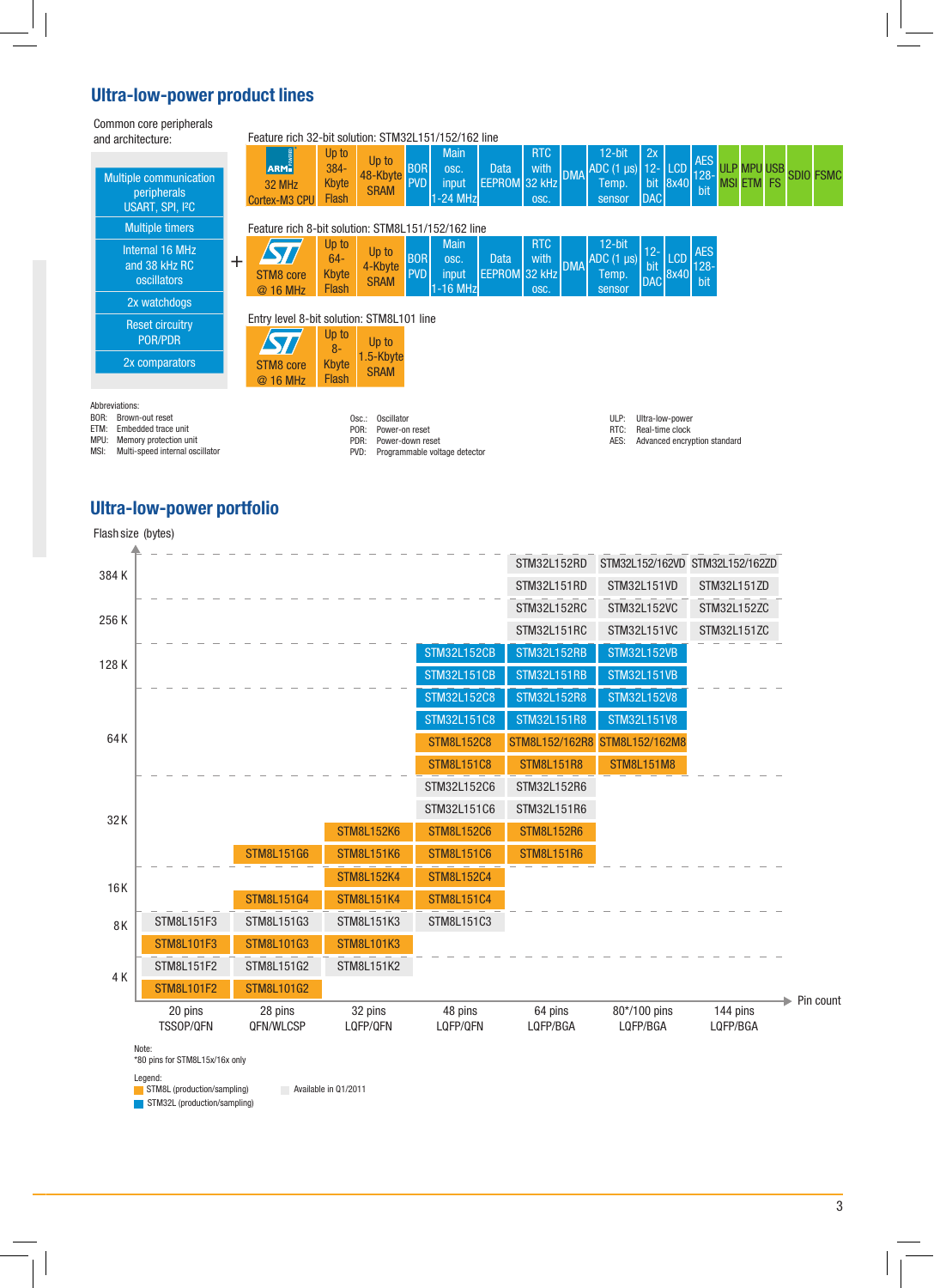#### **Features and benefits**

| <b>Features</b>                                                                                                                                                                | <b>Benefits</b>                                                                                                                                                                                        |
|--------------------------------------------------------------------------------------------------------------------------------------------------------------------------------|--------------------------------------------------------------------------------------------------------------------------------------------------------------------------------------------------------|
| Ultra-low-power proprietary 130 nm technology                                                                                                                                  | Speed and power consumption independent of MCU power supply, ultra-low<br>leakage                                                                                                                      |
| Ultra-low-power design (clock gating, low-power Flash with power-off<br>capability, voltage scaling)                                                                           | Reduced overall run and low-power mode current consumption by turning off<br>clocks of unused peripherals or Flash<br>Optimized power consumption in run mode according to the performance<br>required |
| Very low consumption/performance ratio                                                                                                                                         | Very low power consumption over time to give energy saving and extended<br>battery life                                                                                                                |
| Sub 1 µA hardware RTC and AWU system unit                                                                                                                                      | Ultra-low-power modes for applications requiring regular wake up                                                                                                                                       |
| Sub-second hardware RTC                                                                                                                                                        | Precise synchronization in RF networks, sensors and alarms                                                                                                                                             |
| Fine-grain calibration accuracy down to $+/- 2$ ppm                                                                                                                            | Very high efficiency of RTC calibration within a 10 s time frame; compliant with<br>latest Chinese regulations                                                                                         |
| HW anti-tamper filters                                                                                                                                                         | Ultra-low-power debounce circuitry                                                                                                                                                                     |
| Range of low-power modes (up to 6)                                                                                                                                             | Suitable for many applications from complete switch off to continuous<br>monitoring at ultra-low frequency                                                                                             |
| Advanced and flexible clock system (multiple internal and external clock<br>sources)                                                                                           | Switch and adjust frequency and clock sources on the fly depending on<br>application needs                                                                                                             |
| Direct memory access on board (up to 7-channel DMA)                                                                                                                            | Autonomy for peripherals, independent from core; can switch off Flash<br>memory and CPU (large current consumption contributors) while keeping<br>peripherals active                                   |
| Ultra-fast wake-up from lowest low-power mode                                                                                                                                  | Fast switching from static and dynamic power modes                                                                                                                                                     |
| Power supply $V_{nn}$ min: 1.65 V                                                                                                                                              | Fitting applications supplied with external 1.8 V $+/-10\%$ regulator                                                                                                                                  |
| Analog functional down to 1.8 V, programming down to 1.65 V                                                                                                                    | Full functionality over the complete $V_{\text{no}}$ range                                                                                                                                             |
| Ultra-low-power and ultra-safe features (POR, PDR, BOR, PVD, unique ID,<br>backup clock, Flash protection, Flash with error code correction (ECC), dual<br>watchdog, and more) | Integrated safety and security for applications; user data confidentiality/<br>reliability                                                                                                             |

#### **Targeted applications**

#### **Medical**

- **Glucose meters**
- $\blacksquare$  Insulin pumps
- Diabetes care
- **Blood pressure monitors**
- $\Box$  Cholesterol electronic monitors
- **Patient monitoring**
- $\blacksquare$  Heart monitors

#### **Metering**

- **Electricity meters**
- Gas meters
- $\blacksquare$  Water meters
- <sup>Q</sup> Scales
- **Heat meters**



#### **GP** portable devices

- **Mobile accessories**
- 3D mouse and remote controls
- **Gaming**
- GPS watches
- Sports equipment
- Games and toys

#### <sup>Q</sup> **Alarm systems**

- $\Box$  Central processor units
- **Wired sensors**
- **Wireless sensors**
- Door locks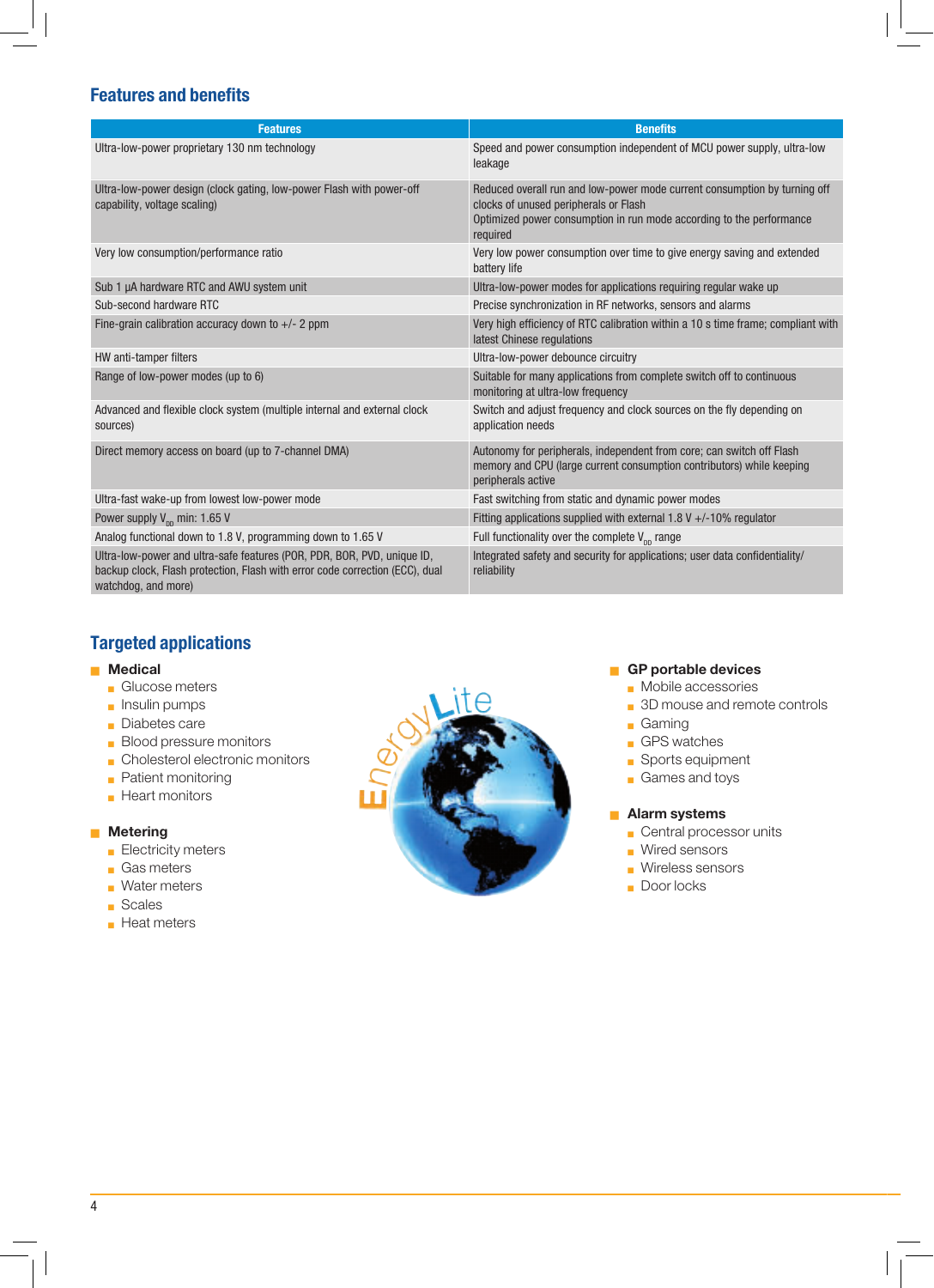## STM8L ultra‑low‑power MCU family

**STMicroelectronics proposes an ultra‑low‑power family of MCUs based on the 8‑bit and 32‑bit cores. The STM8L MCU family, based on the STM8 proprietary core, is the entry point of the platform.** 

**The STM8L family combines high performance and ultra‑low power consumption using a new proprietary ultra‑low leakage process and optimized architecture. This family is available in four different lines, making the STM8L an optimal family to support many applications with special care on power savings.**

**The STM8L101 is the entry point for the ultra‑low‑power 8‑bit portfolio. It is cost optimized and offers a high level of integration in an ultra‑small footprint. The STM8L151 is the feature‑rich 8‑bit solution. The STM8L152 has an additional LCD-segment driver compared to the STM8L151.**

**The STM8L162 has an additional 128-bit encryption (AES) feature compare to STM8L152.**

#### **STM8L family description**

You can upgrade to a higher or downgrade to a lower memory size or use a different package across lines without changing your initial design or software.

- STM8 16 MHz CPU
- 4 to 64 Kbytes of embedded Flash, up to 4 Kbytes of SRAM
- Four lines: pin-to-pin, software and peripheral compatibility
- Supply voltage: 1.65 to 3.6 V (down to 1.65 V at power down)
- Up to four ultra-low-power modes: down to 350 nA with SRAM and context retention
- <sup>Q</sup> Run mode dynamic consumption down to 150 μA/MHz
- State-of-the-art digital and analog peripherals
- -40 to +85 °C, or up to 125 °C operating temperature range
- Free touch-sensing library

#### **STM8L enriches ultra‑low‑power platform and STM8 portfolio**

The STM8L is part of both our ultra‑low‑power platform and the STM8S portfolio. The STM8L microcontroller, powered by the STM8 core, complements the STM8S portfolio with lower overall power consumption, new ultra‑low‑power modes (low‑power run, low‑power wait), new peripherals (RTC, LCD, comparators and 12‑bit ADC).



#### **STM8L block diagram**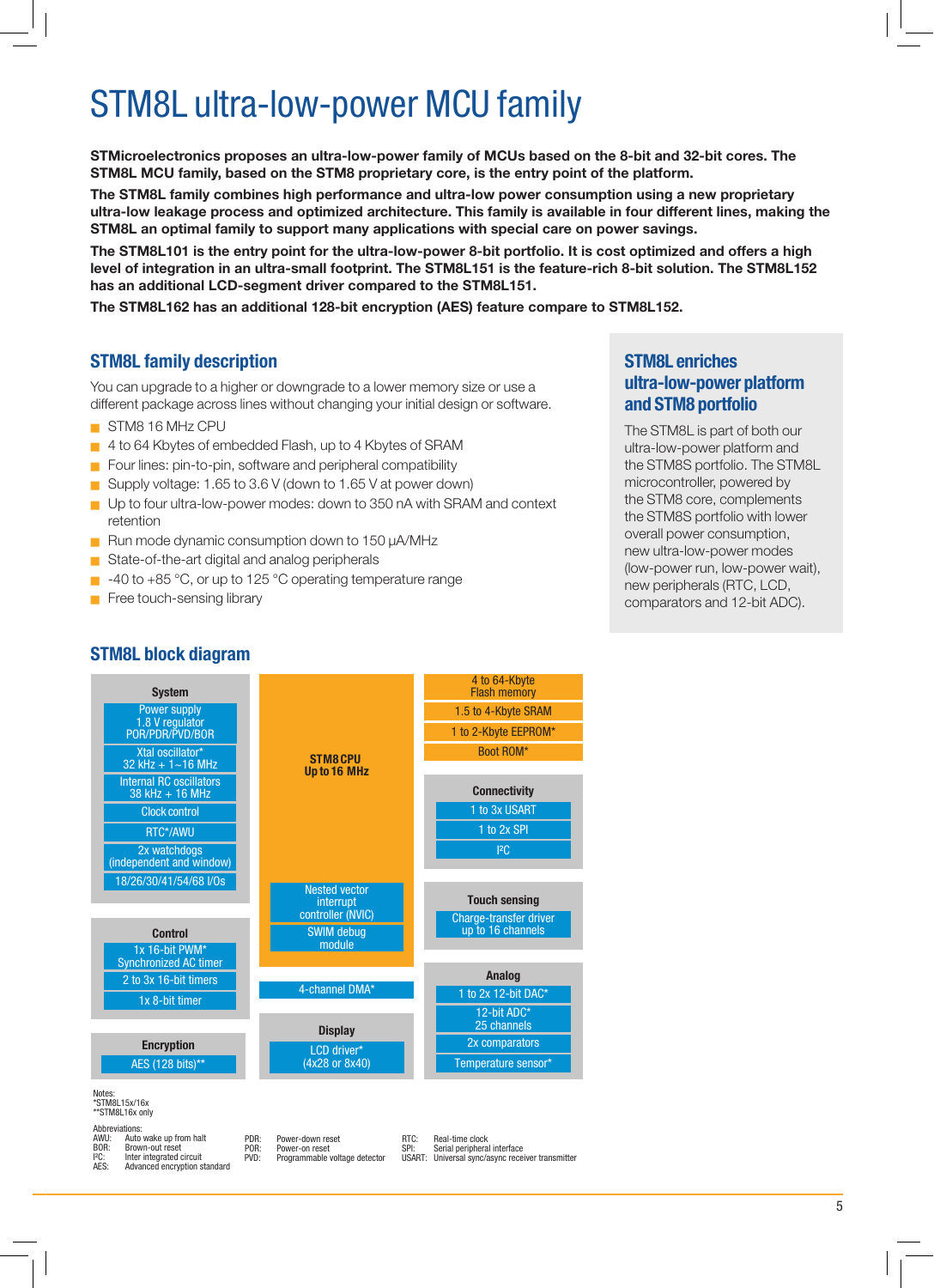## STM8L: power-saving features and benefits

The STM8L lines embed up to 4 different ultra-low-power modes to offer users a high level of flexibility for their applications. In addition, the dynamic run consumption has been optimized.

#### **Supply monitoring and resets**

- $\blacksquare$  Full reset circuitry, supply monitoring
	- Power-on reset/power-down reset, permanently enabled (zero power)
	- Brown-out detection (BOR) can be on or off in low‑power mode
	- $\blacksquare$  Programmable voltage detection – can be on or off
- $\blacksquare$  Extended battery lifetime down to 1.65 V
- $\blacksquare$  BOR complies with all V<sub>DD</sub> rise/fall times, so no constraints on power supply shape

#### **Up to four ultra‑low‑power modes**

The following modes are ideal for applications that need constant monitoring with a sub 6 μA budget.

- **Low-power run mode**: the CPU is still running. Execution is done from RAM with a low‑speed oscillator (RTC or internal). Consumption is less than 6 μA typical.
- **Low-power wait**: offers the capability to keep the RTC and a few other peripherals active (such as the timer) with a consumption of about 3 μA typical. The CPU is off. The Flash is switched off and the regulator is put in ultra‑low‑power mode, the CPU is stopped, the RTC and peripherals can be activated.

The following modes are ideal for applications that need low‑power modes with sub 1.2 μA budget.

- **Active halt mode**: the CPU, main clocks and peripherals are off. The RTC can be still running. Wake up can be done through an interrupt on the peripherals. SRAM and context are kept.
- **Halt mode**: the CPU, main clocks and peripherals are off, the RTC is off, SRAM and context are kept.

#### **STM8L15x consumption values**



#### **STMTouch open library**

STMicroelectronics' touch‑sensing software library is a complete, free-of-charge source‑code solution to transform any 8‑bit STM8L microcontroller into a capacitive touch‑key controller. Designers can combine the touch‑sensing function with multiple configurations (touch keys, wheels, sliders) and the traditional MCU features (communication, LED control, beeper, LCD control). The touch‑sensing software library is part of the application firmware.

- POR/PDR on

- RAM content preserved

- BOR option at 2.4 µA

- Startup time from active Halt 5 µs

- Run and Wait consumption values are independent of  $V_{\text{nn}}$ 

- Active Halt and Halt values measured at  $V_{\text{nn}} = 1.8$  V

#### **STM8L ultra‑low power consumption values**

**Operating mode STM8L101 STM8L15x/STM8L16x Typ 1.8 V – 3.3 V, 25 °C Typ 1.8 V, 25 °C Typ 3.0 V, 25 °C** Run from Flash mode 150 μ = 150 μA/MHz 192 μA/MHz 192 μA/MHz 192 μA/MHz 192 μA/MHz Run from RAM mode 75 µA/MHz 75 µA/MHz 90 µA/MHz 90 µA/MHz 90 µA/MHz Low‐power Run from RAM **n.a 5.1 µA 5.1 µA** 5.1 µA 5.1 µA Low‐power Wait 1. Internace in the community of the community of the community of the community of the community of the community of the community of the community of the community of the community of the community of th Active Halt with RTC **n.a 1.35 uA** 1.35 uA Active Halt with AWU 0.8 µA 1 µA 1 µA 1 µA Halt mode 0.35 µA 0.4 µA 0.4 µA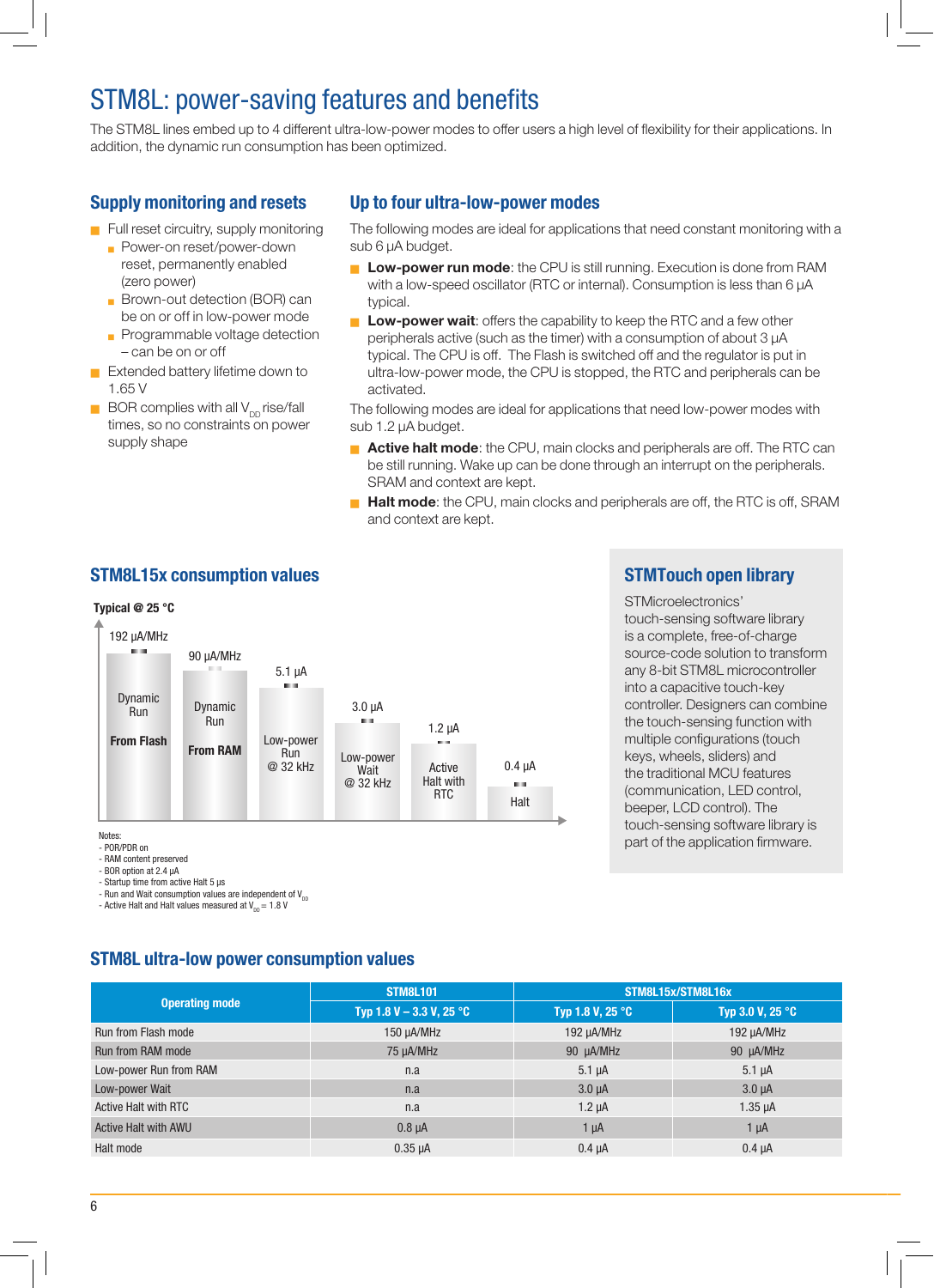## STM32L ultra‑low‑power MCU family

The STM32L MCU family, based on the Cortex<sup>™</sup>-M3 core, extends the ultra-low-power portfolio in performance, **features, memory size and package pin count. The STM32L family combines very high performance and ultra‑low power consumption, using optimized architecture and our proprietary ultra‑low leakage process, shared with the STM8L family. The STM32L family is available in three different lines, so optimizing the STM32F family for many applications requiring performance with special care on power savings.**

#### **STM32L family description**

- ARM Cortex-M3 32 MHz CPU
- 32 to 384 Kbytes of embedded Flash, up to 48 Kbytes of SRAM and up to 12 Kbytes of data EEPROM
- Three lines: pin-to-pin, software and peripheral compatibility
- Pin-to-pin compatibility with STM32F series (except  $V_{par}$  not present on the STM32L)
- Ultra-low energy consumption: down to 185 µA/DMIPS
- Supply voltage: 1.65 to 3.6 V

BOR: Brown-out reset Inter integrated circuit

- Six ultra-low-power modes: down to 270 nA
- Ultra-low-power dynamic modes: low-power run down to 10.4 µA; low-power sleep down to 6.1 µA with one timer
- $\blacksquare$  Economical Run mode consumption down to 230 μA/MHz from Flash at zero wait states with dynamic voltage scaling (3 ranges)
- Rich set of high-end analog and digital peripherals
- -40 to +85 °C operating temperature range

#### **STM32L block diagram (64- and 128-Kbyte configurations)**



POR: Power-on reset<br>PVD: Programmable

Programmable voltage detector

SPI: Serial peripheral interface<br>
ISART: Iniversal sync/async rece Universal sync/async receiver transmitter

#### **STM32L enriches ultra‑low‑power platform and STM32 portfolio**

The STM32L15x/STM32L16x extends both our ultra‑low‑power platform and the STM32 portfolio. The STM32L microcontroller, powered by the ARM Cortex‑M3, offers more features and performance compared to the STM8L. It complements the STM32 portfolio with lower overall power consumption, new ultra‑low‑power modes (low‑power run, low‑power sleep), new peripherals (LCD, comparators), new ultra‑low‑power architecture (voltage scaling, ultra‑low-power MSI oscillator). The pin-to-pin compatibility between the STM32L and STM32F gives greater flexibility to the application designer and supports a strategy based on a unique platform.

The STM32L152 has an additional LCD-segment driver compared to the STM32L151.

The STM32L162 embeds a 128-bit AES.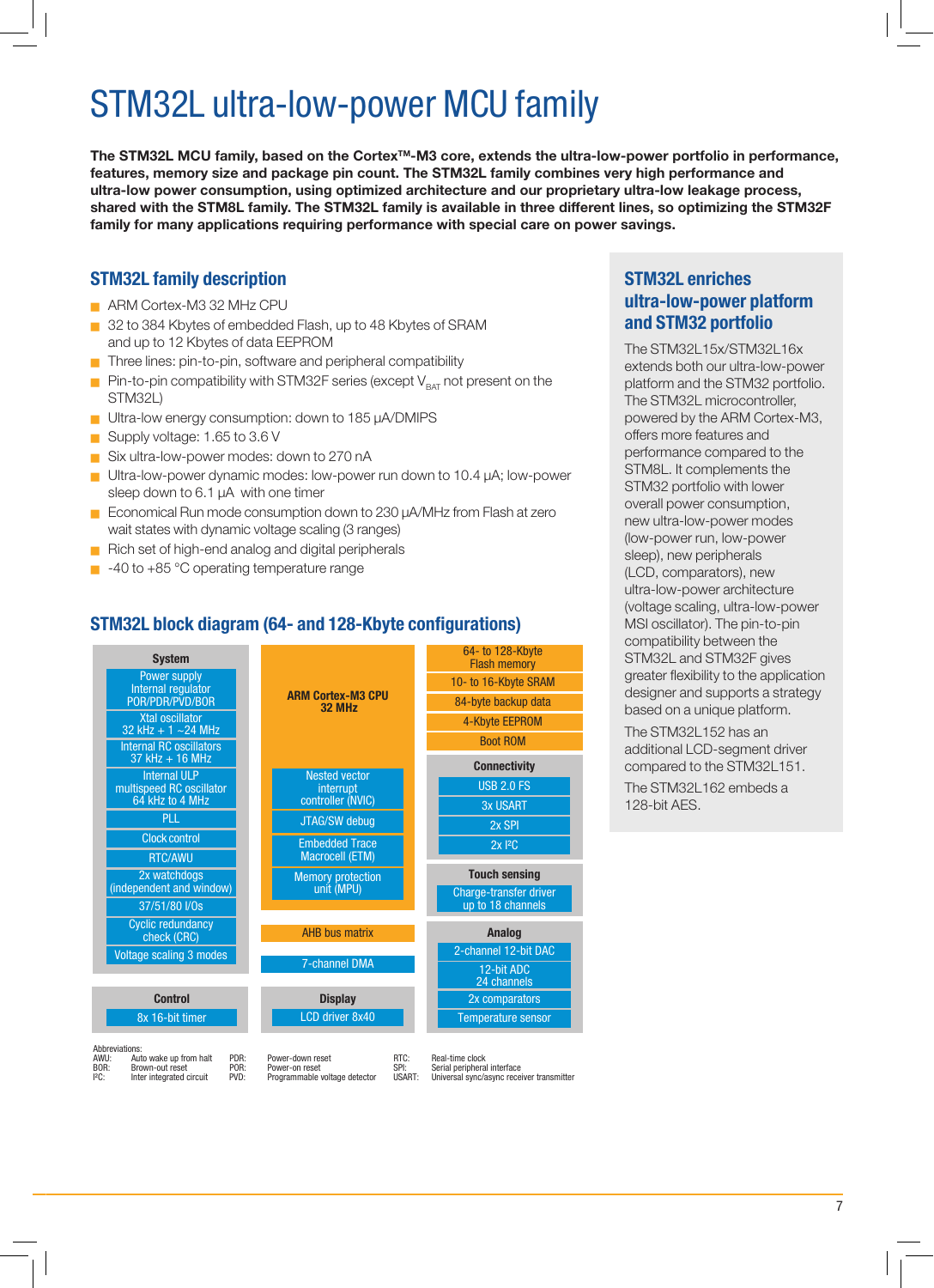## STM32L: power-saving features and benefits

The STM32L lines propose 6 different ultra-low-power modes to offer users a high level of flexibility depending on their application. In addition, the dynamic run consumption has been optimized.

#### **Up to six ultra‑low‑power modes**

- **Low-power run mode:** the CPU is still running. Execution is done from RAM with a low‑speed oscillator (RTC or internal). Consumption is 10.4 μA typical.
- **Low-power sleep mode: offers** the possibility of keeping the RTC and a few other peripherals active (such as the timer) with a consumption of 6.1 μA typical with one timer activated. The CPU is off. The Flash is switched off and the regulator is put into ultra‑low‑power mode, the CPU is stopped, the RTC and peripherals can be activated.

The 2 modes above are ideal for applications that need constant monitoring.

- **G** Stop modes (2 modes): the CPU, main clocks and peripherals are off. The RTC can be on or off (2 modes). Wake up can be done through an interrupt on the peripherals. SRAM and context are kept.
- **Get Standby modes (2 modes): the** CPU, main clocks and peripherals are off. The RTC can be on or off (2 modes). Backup registers are preserved. Wakeup can be done through wake‑up pins.

#### **Supply monitoring and resets**

- $\blacksquare$  Full reset circuitry, supply monitoring
	- Power-on reset/power-down reset, permanently enabled (zero power)
	- Brown-out detection (BOR) can be on or off in low-power modes
	- Programmable voltage detection can be on or off
- $\blacksquare$  Extended battery lifetime down to 1.65 V
- $\blacksquare$  BOR complies with all V<sub>DD</sub> rise/fall times, so no constraints on power supply shape. When BOR is not activated, the STM32L starts at  $V_{\text{on}} = 1.65$  V.

#### **STM32L consumption values**

#### **Typical @ 25 °C**



Notes:

- BOR option at 2.4 µA

- Startup time from Stop 8 µs

- Run and Sleep consumption value are independent of  $V_{\text{nn}}$ 

- Stop and standby values measured at  $V_{\text{nn}} = 1.8 V$ 

#### **STM32L ultra‑low power consumption values**

|                             | STM32L15x/STM32L16x        |                      |  |  |  |  |  |
|-----------------------------|----------------------------|----------------------|--|--|--|--|--|
| <b>Operating mode</b>       | Typ 1.8 V, 25 $^{\circ}$ C | Typ 3 V, 25 °C       |  |  |  |  |  |
| Run from Flash mode 1, 2, 3 | 286, 265, 230 µA/MHz       | 286, 265, 230 µA/MHz |  |  |  |  |  |
| Run from RAM mode 1, 2, 3   | 270, 218, 186 µA/MHz       | 270, 218, 186 µA/MHz |  |  |  |  |  |
| Low-power Run from RAM      | $10.4 \mu A$               | $10.4 \mu A$         |  |  |  |  |  |
| Low-power Sleep $+1$ timer  | $6.1 \mu A$                | $6.1 \mu A$          |  |  |  |  |  |
| Stop with RTC               | $1.3 \mu A$                | $1.6 \mu A$          |  |  |  |  |  |
| Stop without RTC            | $0.43 \mu A$               | $0.46 \mu A$         |  |  |  |  |  |
| Standby with RTC            | $1.0 \mu A$                | $1.3 \mu A$          |  |  |  |  |  |
| Standby without RTC         | $0.27 \mu A$               | $0.3 \mu A$          |  |  |  |  |  |

<sup>-</sup> POR/PDR on - RAM content preserved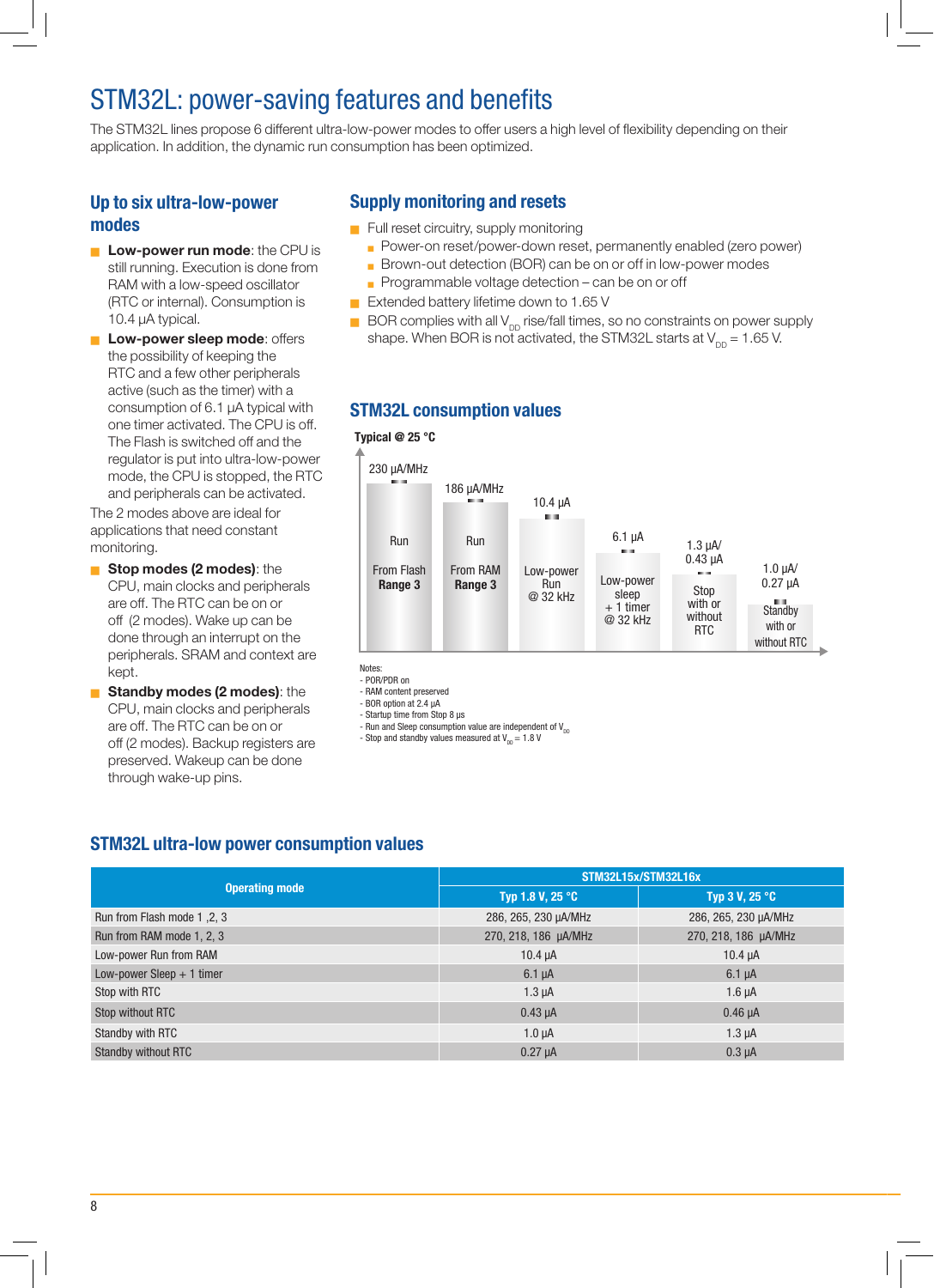#### **STM8L device summary**

|            |                         |              | <b>Program memory</b> |                       | Data          |                      |                        | <b>Timer functions</b> |                                  |                                           |                      | 1/0s           |                                           | <b>Supply</b>                  |                                                                                                                                     |                                                                    |
|------------|-------------------------|--------------|-----------------------|-----------------------|---------------|----------------------|------------------------|------------------------|----------------------------------|-------------------------------------------|----------------------|----------------|-------------------------------------------|--------------------------------|-------------------------------------------------------------------------------------------------------------------------------------|--------------------------------------------------------------------|
|            | <b>Part number</b>      | <b>Type</b>  | <b>Size</b>           | <b>RAM</b><br>(bytes) | <b>EEPROM</b> | A/D<br><b>inputs</b> | 16-bit<br>(IC/OC/      | 8-bit<br>(IC/OC)       | <b>Others</b>                    | <b>Serial</b><br><i>interface</i>         | <b>LVD</b><br>levels | (high          | <b>Packages</b>                           | voltage                        | <b>Special features</b>                                                                                                             |                                                                    |
|            |                         | <b>Flash</b> | (Kbytes)              |                       | (bytes)       |                      | PWM)                   | PWM)                   |                                  |                                           |                      | current)       |                                           | (V)                            |                                                                                                                                     |                                                                    |
|            | <b>STM8L101F2</b>       | $\bullet$    | $\overline{4}$        | 1.5K                  |               |                      | $2x16-bit$             |                        | <b>STM8L101 entry line</b>       |                                           | Ē,                   | 18(16)         | TSS0P20,                                  |                                |                                                                                                                                     |                                                                    |
| 20<br>pins | <b>STM8L101F3</b>       | $\bullet$    | 8                     | 1.5K                  |               |                      | (4/4/4)<br>$2x16-bit$  |                        |                                  |                                           | ÷,                   |                | <b>UFQFPN 20 (3x3)</b><br><b>TSSOP20.</b> |                                |                                                                                                                                     |                                                                    |
|            |                         |              |                       |                       |               |                      | (4/4/4)<br>$2x16-bit$  |                        | AWU. IWD.                        | 1xSPI,<br>$1x$ <sup>2</sup> C.            |                      | 18(16)         | <b>UFQFPN 20 (3x3)</b>                    |                                | 16 MHz and 38 kHz internal<br>RC, AWU, reset system,                                                                                |                                                                    |
| 28<br>pins | <b>STM8L101G2</b>       | $\bullet$    | 4                     | 1.5K                  |               |                      | (4/4/4)<br>$2x16-bit$  | 1x8-bit                | beeper                           | 1xUART.<br>1xIRT <sub>x</sub>             |                      | 26(24)         | <b>UFQFPN 28 (4x4)</b>                    | 1.65 to 3.6                    | 2x comparators.<br>touch-sensing FW library                                                                                         |                                                                    |
| 32         | <b>STM8L101G3</b>       | $\bullet$    | 8                     | 1.5K                  |               |                      | (4/4/4)<br>$2x16-bit$  |                        |                                  |                                           | ÷,                   | 26(24)         | <b>UFQFPN 28 (4x4)</b>                    |                                |                                                                                                                                     |                                                                    |
| pins       | <b>STM8L101K3</b>       | $\bullet$    | 8                     | 1.5K                  |               | $\overline{a}$       | (4/4/4)                |                        |                                  |                                           |                      | 30(28)         | LQFP32 (7x7),<br><b>UFQFPN 32 (5x5)</b>   |                                |                                                                                                                                     |                                                                    |
|            |                         |              |                       |                       |               |                      |                        |                        | <b>STM8L151 line without LCD</b> |                                           |                      |                | UFQFPN28 (4x4),                           |                                |                                                                                                                                     |                                                                    |
| 28         | <b>STM8L151G4</b>       | $\bullet$    | 16                    | 2K                    | 1K            | 18x12-bit            | 3x16-bit<br>(7/7/8)    |                        |                                  |                                           |                      | 26(24)         | WLCSP28<br>(1.7x2.9)                      |                                |                                                                                                                                     |                                                                    |
| pins       | <b>STM8L151G6</b>       | $\bullet$    | 32                    | 2K                    | 1K            | 18x12-bit            | 3x16-bit<br>(7/7/8)    |                        |                                  | 1xSPI,                                    |                      | 26(24)         | UFQFPN28 (4x4),<br>WLCSP28<br>(1.7x2.9)   |                                |                                                                                                                                     |                                                                    |
| 32         | <b>STM8L151K4</b>       | $\bullet$    | 16                    | 2K                    | 1K            | 22x12-bit            | 3x16-bit<br>(7/7/10)   |                        |                                  | $1x$ <sup>2</sup> C.<br>1xUSART           |                      | 30(28)         | LQFP32 (7x7),<br><b>UFQFPN32 (5x5)</b>    |                                |                                                                                                                                     |                                                                    |
| pins       | <b>STM8L151K6</b>       | $\bullet$    | 32                    | 2K                    | 1K            | 22x12-bit            | 3x16-bit<br>(7/7/10)   |                        |                                  | (IrDA,<br>ISO 7816)                       |                      | 30(28)         | LQFP32 (7x7),<br><b>UFQFPN32 (5x5)</b>    |                                | 16 MHz and 32 kHz oscillator.<br>hardware RTC/AWU.                                                                                  |                                                                    |
|            | <b>STM8L151C4</b>       | $\bullet$    | 16                    | 2K                    | 1 K           | 25x12-bit            | $3x16-bit$<br>(7/7/10) | 1x8-bit                | 2xWDG.<br>RTC, AWU,              |                                           |                      | $\overline{7}$ | 41(39)                                    | LQFP48.<br><b>UQFN48 (7x7)</b> | 1.8 to 3.6                                                                                                                          | 12-bit DAC, 16 MHz and<br>38 kHz internal RC,<br>4 low-power modes |
| 48<br>pins | <b>STM8L151C6</b>       | $\bullet$    | 32                    | 2K                    | 1K            | 25x12-bit            | 3x16-bit<br>(7/7/10)   |                        | beeper                           |                                           |                      | 41(39)         | LQFP48.<br><b>UQFN48 (7x7)</b>            |                                | 2x comparators, DMA,<br>reset system $+$ BOR,                                                                                       |                                                                    |
|            | STM8L151C81             | $\bullet$    | 64                    | 4 K                   | 2K            | 25x12-bit            | 4x16-bit<br>(9/9/12)   |                        |                                  |                                           |                      | 41(39)         | LQFP48,<br><b>UQFN48 (7x7)</b>            |                                | touch-sensing FW library                                                                                                            |                                                                    |
| 64         | STM8L151R61             | $\bullet$    | 32                    | 2K                    | 1K            | 25x12-bit            | 4x16-bit<br>(9/9/12)   |                        |                                  | 2xSPI,<br>$1x$ <sup>2</sup> C.            |                      | 54(52)         | LQFP64 (10x10)                            |                                |                                                                                                                                     |                                                                    |
| pins       | STM8L151R81             | $\bullet$    | 64                    | 4K                    | 2K            | 25x12-bit            | 4x16-bit<br>(9/9/12)   |                        |                                  | 3xUSART<br>(IrDA,<br>ISO 7816)            |                      | 54(52)         | LQFP64 (10x10)                            |                                |                                                                                                                                     |                                                                    |
| 80<br>pins | <b>STM8L151M81</b>      | $\bullet$    | 64                    | 4K                    | 2K            | 25x12-bit            | $4x16-bit$<br>(9/9/12) |                        |                                  |                                           |                      | 68(66)         | LQFP80 (14x14)                            |                                |                                                                                                                                     |                                                                    |
|            |                         |              |                       |                       |               |                      |                        |                        | <b>STM8L152 line with LCD</b>    |                                           |                      |                |                                           |                                |                                                                                                                                     |                                                                    |
| 32         | <b>STM8L152K4</b>       | $\bullet$    | 16                    | 2K                    | 1 K           | $21x12-bit$          | 3x16-bit<br>(7/7/10)   |                        |                                  |                                           |                      | 29(27)         | LQFP32 (7x7),<br><b>UFQFPN 32 (5x5)</b>   |                                |                                                                                                                                     |                                                                    |
| pins       | <b>STM8L152K6</b>       | $\bullet$    | 32                    | 2K                    | 1K            | $21x12-bit$          | 3x16-bit<br>(7/7/10)   |                        |                                  | 1xSPI.<br>$1x$ <sup>2</sup> C.<br>1xUSART |                      | 29(27)         | LQFP48 (7x7),<br><b>UFQFPN48 (5x5)</b>    |                                | <b>LCD</b> segment                                                                                                                  |                                                                    |
|            | <b>STM8L152C4</b>       | $\bullet$    | 16                    | 2K                    | 1K            | 25x12-bit            | 3x16-bit<br>(7/7/10)   |                        |                                  | (IrDA,<br>ISO 7816)                       |                      | 41(39)         | LQFP48.<br>UFQFPN48 (7x7)                 |                                | controller(4x28).<br>16 MHz and 32 kHz oscillator,                                                                                  |                                                                    |
| 48<br>pins | <b>STM8L152C6</b>       | $\bullet$    | 32                    | 2K                    | 1K            | 25x12-bit            | 3x16-bit<br>(7/7/10)   | 1x8-bit                | 2xWDG.                           |                                           | $\overline{7}$       | 41(39)         | LQFP48.<br><b>UFQFPN48 (7x7)</b>          | 1.8 to 3.6                     | hardware RTC/AWU,<br>12-bit DAC,                                                                                                    |                                                                    |
|            | STM8L152C8 <sup>2</sup> | $\bullet$    | 64                    | 4 K                   | 2K            | 25x12-bit            | 4x16-bit<br>(9/9/12)   |                        | RTC, AWU,<br>beeper              |                                           |                      | 41(39)         | LQFP48<br><b>UQFN48 (7x7)</b>             |                                | 16 MHz and 38 kHz<br>internal RC.<br>4 low-power modes.                                                                             |                                                                    |
| 64         | STM8L152R6 <sup>2</sup> | $\bullet$    | 32                    | 2K                    | 1K            | 25x12-bit            | 4x16-bit<br>(9/9/12)   |                        |                                  | 2xSPI,<br>$1x$ <sup>2</sup> C.            |                      | 54(52)         | LQFP64 (10x10)                            |                                | 2x comparators, DMA,<br>reset system + BOR,                                                                                         |                                                                    |
| pins       | STM8L152R8 <sup>2</sup> | $\bullet$    | 64                    | 4K                    | 2K            | 25x12-bit            | 4x16-bit<br>(9/9/12)   |                        |                                  | 3xUSART<br>(IrDA,<br>ISO 7816)            |                      | 54(52)         | LQFP64 (10x10)                            |                                | touch-sensing FW library                                                                                                            |                                                                    |
| 80<br>pins | STM8L152M8 <sup>2</sup> | $\bullet$    | 64                    | 4K                    | 2K            | 25x12-bit            | 4x16-bit<br>(9/9/12)   |                        |                                  |                                           |                      | 68(66)         | LQFP80 (14x14)                            |                                |                                                                                                                                     |                                                                    |
|            |                         |              |                       |                       |               |                      |                        |                        | <b>STM8L162 line with LCD</b>    |                                           |                      |                |                                           |                                |                                                                                                                                     |                                                                    |
| 64<br>pins | <b>STM8L162R8</b>       | $\bullet$    | 64                    | 4K                    | 2K            | 25x12-bit            | 4x16-bit<br>(9/9/12)   |                        | 2xWDG.                           | 2xSPI,<br>$1xI^2C$                        |                      | 54(52)         | LQFP64 (10x10)                            |                                | AES 128-bit, LCD segment<br>controller (8x40),<br>16 MHz and 32 kHz oscillator,<br>hardware RTC/AWU,<br>2x12-bit DAC,               |                                                                    |
| 80<br>pins | <b>STM8L162M8</b>       | $\bullet$    | 64                    | 4K                    | 2K            | 25x12-bit            | 4x16-bit<br>(9/9/12)   | 1x8-bit                | RTC, AWU,<br>beeper              | 3xUSART<br>(IrDA,<br>ISO 7816)            | $\sqrt{7}$           | 68(66)         | LQFP80 (14x14)                            | 1.8 to 3.6                     | 16 MHz and 38 kHz<br>internal RC.<br>4 low-power modes<br>2x comparators, DMA,<br>reset system $+$ BOR.<br>touch-sensing FW library |                                                                    |

Notes: 1. 2x12-bit DAC 2. LCD segment controller (8x40) and 2x12-bit DAC

#### **STM32L device summary**

| <b>Part number</b> |                    |              | <b>Program memory</b> |                       | <b>Data</b>   |                      | <b>Timer functions</b>        |                      |                                                                  |                             |                        |                 |                   |                                         |
|--------------------|--------------------|--------------|-----------------------|-----------------------|---------------|----------------------|-------------------------------|----------------------|------------------------------------------------------------------|-----------------------------|------------------------|-----------------|-------------------|-----------------------------------------|
|                    |                    | <b>Type</b>  | <b>Size</b>           | <b>RAM</b><br>(bytes) | <b>EEPROM</b> | A/D<br><b>inputs</b> | 16-bit (IC/OC/                | <b>Others</b>        | <b>Serial</b><br><i>interface</i>                                | <b>LVD</b><br><b>levels</b> | I/Os (high<br>current) | <b>Packages</b> | Supply<br>voltage | <b>Special features</b>                 |
|                    |                    | <b>Flash</b> | (Kbytes)              |                       | (bytes)       |                      | PWM)                          |                      |                                                                  |                             |                        |                 | (V)               |                                         |
|                    |                    |              |                       |                       |               |                      | <b>STM32L151 without LCD</b>  |                      |                                                                  |                             |                        |                 |                   |                                         |
| $\overline{AB}$    | <b>STM32L151C8</b> | $\bullet$    | 64                    | 10K                   | 4K            |                      | 16x12-bit 8x16-bit (16/16/16) |                      |                                                                  | $\overline{7}$              | 37(37)                 | LQFP48/QFN48    | 1.65 to 3.6       | USB, voltage                            |
| pins               | <b>STM32L151CB</b> | $\bullet$    | 128                   | 16K                   | 4K            |                      | 16x12-bit 8x16-bit (16/16/16) |                      |                                                                  | $\overline{7}$              | 37(37)                 | LQFP48/QFN48    | 1.65 to 3.6       | scaling, MPU, ULP                       |
| 64                 | <b>STM32L151R8</b> | $\bullet$    | 64                    | 10K                   | 4K            |                      | 20x12-bit 8x16-bit (16/16/16) | SysTick,             | 2xSPI, 2xl <sup>2</sup> C.<br>3xUSART (IrDa,<br>ISO 7816), 1xUSB |                             | 51(51)                 | LQFP64/BGA64    | 1.65 to 3.6       | MSI. EEPROM.<br>hardware RTC.           |
| pins               | <b>STM32L151RB</b> | $\bullet$    | 128                   | 16K                   | 4K            |                      | 20x12-bit 8x16-bit (16/16/16) | 2xWDG,<br><b>RTC</b> |                                                                  |                             | 51(51)                 | LQFP64/BGA64    | 1.65 to 3.6       | 6 low-power modes,                      |
| 100                | <b>STM32L151V8</b> | $\bullet$    | 64                    | 10K                   | 4K            |                      | 24x12-bit 8x16-bit (16/16/16) |                      |                                                                  |                             | 83(83)                 | LQFP100/BGA100  | 1.8 to 3.6        | 2x comparators,                         |
| pins               | <b>STM32L151VB</b> | $\bullet$    | 128                   | 16K                   | 4K            |                      | 24x12-bit 8x16-bit (16/16/16) |                      |                                                                  |                             | 83(83)                 | LQFP100/BGA100  | 1.65 to 3.6       | reset system $+$ BOR                    |
|                    |                    |              |                       |                       |               |                      |                               | STM32L152 with LCD   |                                                                  |                             |                        |                 |                   |                                         |
| 48                 | <b>STM32L152C8</b> | $\bullet$    | 64                    | 10K                   | 4K            |                      | 16x12-bit 8x16-bit (16/16/16) |                      |                                                                  |                             | 37(37)                 | LQFP48/QFN48    | $1.8$ to $3.6$    | <b>LCD</b> segment                      |
| pins               | <b>STM32L152CB</b> | $\bullet$    | 128                   | 16K                   | 4K            |                      | 16x12-bit 8x16-bit (16/16/16) |                      |                                                                  | $\overline{7}$              | 37(37)                 | LQFP48/QFN48    | 1.8 to 3.6        | controller (8x40),<br>voltage scaling,  |
| 64                 | <b>STM32L152R8</b> | $\bullet$    | 64                    | 10K                   | 4K            |                      | 20x12-bit 8x16-bit (16/16/16) | SvsTick.             | 2xSPI, 2xl <sup>2</sup> C.                                       | 7                           | 51(51)                 | LQFP64/BGA64    | $1.8$ to $3.6$    | MPU, ULP                                |
| pins               | <b>STM32L152RB</b> | $\bullet$    | 128                   | 16K                   | 4K            |                      | 20x12-bit 8x16-bit (16/16/16) | 2xWDG,<br>RTC        | 3xUSART (IrDa,<br>ISO 7816), 1xUSB                               | $\overline{7}$              | 51(51)                 | LQFP64/BGA64    | 1.8 to 3.6        | MSI. EEPROM.<br>hardware RTC,           |
| 100                | <b>STM32L152V8</b> | $\bullet$    | 64                    | 10K                   | 4K            |                      | 24x12-bit 8x16-bit (16/16/16) |                      |                                                                  | $\overline{7}$              | 83(83)                 | LQFP100/BGA100  | 1.8 to 3.6        | 6 low-power modes,                      |
| pins               | <b>STM32L152VB</b> | $\bullet$    | 128                   | 16K                   | 4K            |                      | 24x12-bit 8x16-bit (16/16/16) |                      |                                                                  |                             | 83(83)                 | LQFP100/BGA100  | 1.8 to 3.6        | 2x comparators,<br>reset system $+$ BOR |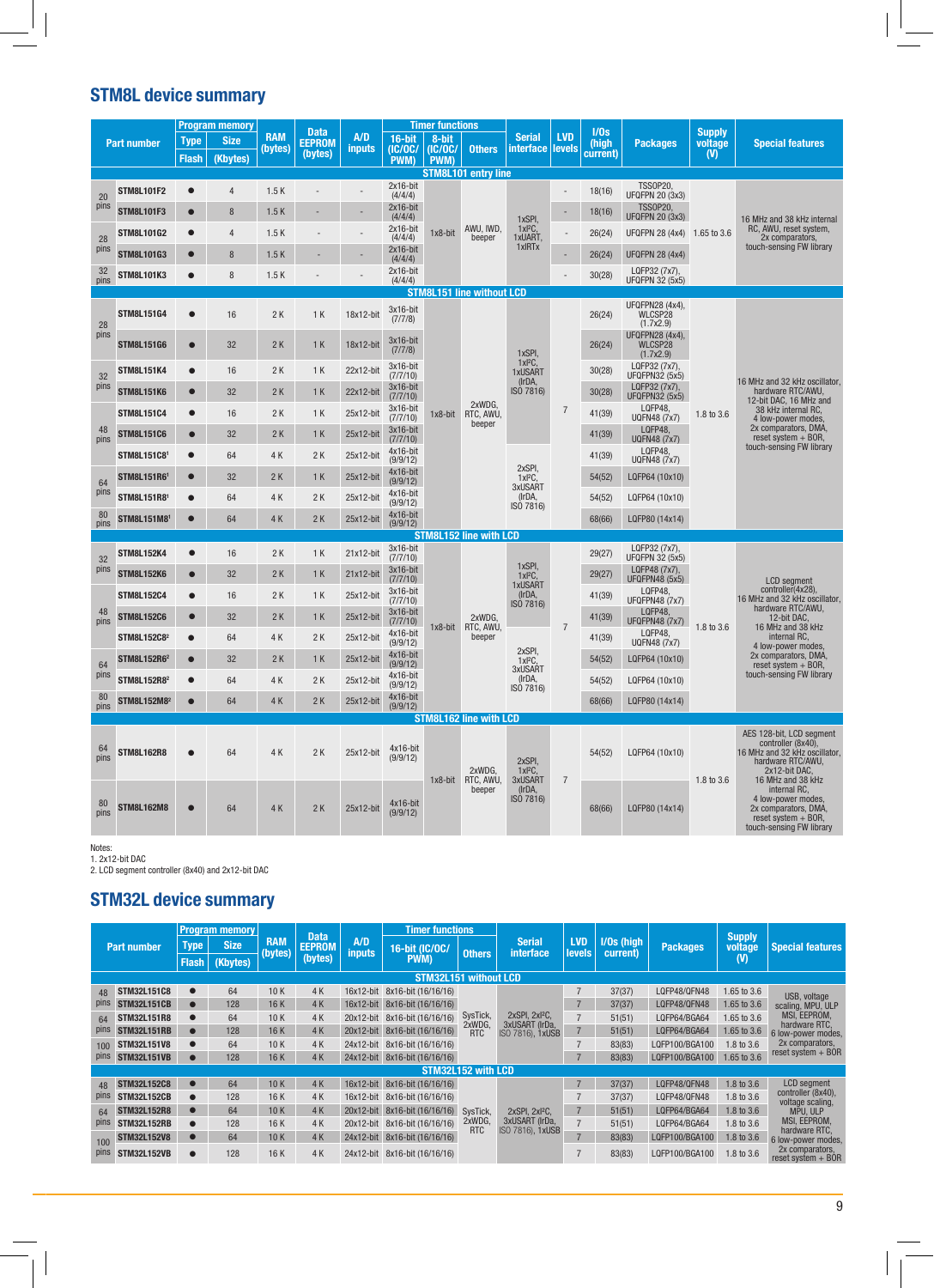## STM8L development tools

A complete set of hardware and software tools is available to help designers evaluate the STM8L features and to allow fast application development.

#### **STM8L embedded firmware**

**STM8L firmware libraries**: complete packages consisting of device drivers for all the standard device peripherals.

Each device driver includes a set of functions covering full peripheral functionality.

| <b>Hardware</b><br><b>Starter kit</b> |                                    | <b>Evaluation board</b>                                           | In-circuit<br>debugger             | <b>Emulator</b>              | 3rd-party programmer                                                                                                                      |                                                                                                                                                                            |  |  |
|---------------------------------------|------------------------------------|-------------------------------------------------------------------|------------------------------------|------------------------------|-------------------------------------------------------------------------------------------------------------------------------------------|----------------------------------------------------------------------------------------------------------------------------------------------------------------------------|--|--|
| <b>STM8L101</b>                       |                                    | STM8L101-EVAL<br>STEVAL-IAS003V1                                  | <b>ST-LINK</b><br><b>STX-RLINK</b> | STICE-SYS005                 | <b>BP Microsystems</b><br>Data I/O                                                                                                        | www.bpmicro.com<br>www.data-io.com                                                                                                                                         |  |  |
| STM8L15x<br>STM8L16x                  | STM8L-DISCOVERY<br>STM8L1526PRIMER | STM8L15LPB0ARD<br>STM8L1526-EVAL<br>STM8L1526-EVAL<br>STMT/8L-EV1 | <b>ST-LINK</b><br><b>STX-RLINK</b> | STICE-SYS007<br>STICE-SYS009 | Dataman<br><b>Elnec</b><br>$HI$ -LO<br>Phyton<br><b>RK-System</b><br>Segger<br><b>SMH Technologies</b><br>System General<br><b>Xeltek</b> | www.dataman.com<br>www.elnec.com<br>www.hilosystems.com.tw<br>www.phyton.com<br>www.rk-system.com.pl<br>www.segger.com<br>www.smh-tech.com<br>www.sq.com<br>www.xeltek.com |  |  |

| <b>Software</b> | <b>Description</b>                                                         | <b>Supplier</b>           |                         |  |  |
|-----------------|----------------------------------------------------------------------------|---------------------------|-------------------------|--|--|
| <b>IDE</b>      | ST MCU toolset, ST Visual Develop (STVD) ST Visual Programmer (STVP), free | <b>STMicroelectronics</b> | www.st.com/mcu          |  |  |
|                 | <b>IAR EWSTM8</b>                                                          | <b>IAR</b>                | www.jar.com             |  |  |
|                 | RIDE Raisonance, RIDE with RBuilder and Rflasher, free                     | Raisonance                | www.raisonance.com      |  |  |
|                 | Cosmic C Compiler, free up to 32 Kbytes                                    | <b>Cosmic Software</b>    | www.cosmic-software.com |  |  |
| Compiler        | IAR C compiler, free up to 8 Kbytes                                        | <b>IAR</b>                | www.jar.com             |  |  |
|                 | Raisonance C complier, free up to 32 Kbytes                                | Raisonance                | www.raisonance.com      |  |  |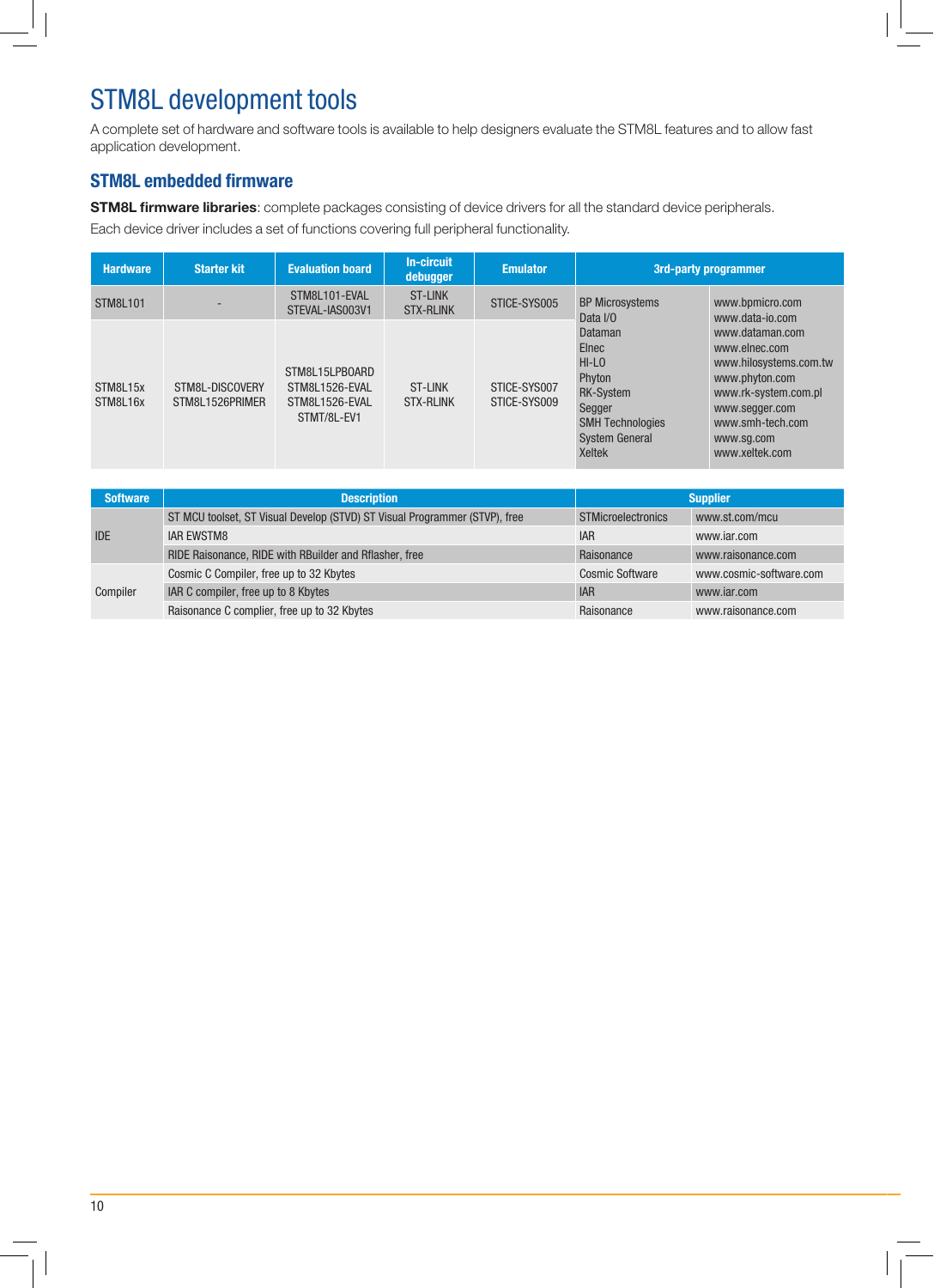

**Starter kits**

#### **STM8L101 LCD board: STEVAL‑IAS003V1**

STM8L101 low-power demonstrator with software driven LCD. Featuring 1.25 µA consumption at 36 MHz refresh rate with a 3‑digit LCD glass driven by software, this tool highlights the optimized power consumption with the STM8L101. It is also provided at a very low cost.

#### **STM8L15x low‑power board: STM8L15LPBOARD**

Ultra‑low‑power and low‑cost board for STM8L15x to demonstrate the different low‑power modes and functionalities and provide a means to measure current sourced by the battery while paused in each of the modes.

#### **STM8L101‑EVAL, STM8L1526‑EVAL and STM8L1528- EVAL**

Complete hardware emulation platforms with respectively the STM8L101, the STM8L152 or STM8L16x, implementing the full range of device peripherals and features.

#### **STMT/8L-EV1**

The board manages 10 keys, 1 wheel and 1 slider. The user can easily evaluate the touch-sensing software features and performances, and display or change parameters through an LCD display interface.

#### **STM8L‑DISCOVERY**

The STM8L-Discovery kit is the cheapest and quickest way to discover the STM8L and its low-power capabilities. It includes a 6‑digit LCD display, 2 LEDs, 1 user button, current measurement and the embedded debugger ST‑LINK.

#### **STM8L1526PRIMER**

Play, explore and develop applications on the EvoPrimer STM8L with Raisonance toolset, free demos and an online community at www.stm8circle.com to stimulate creative designs.